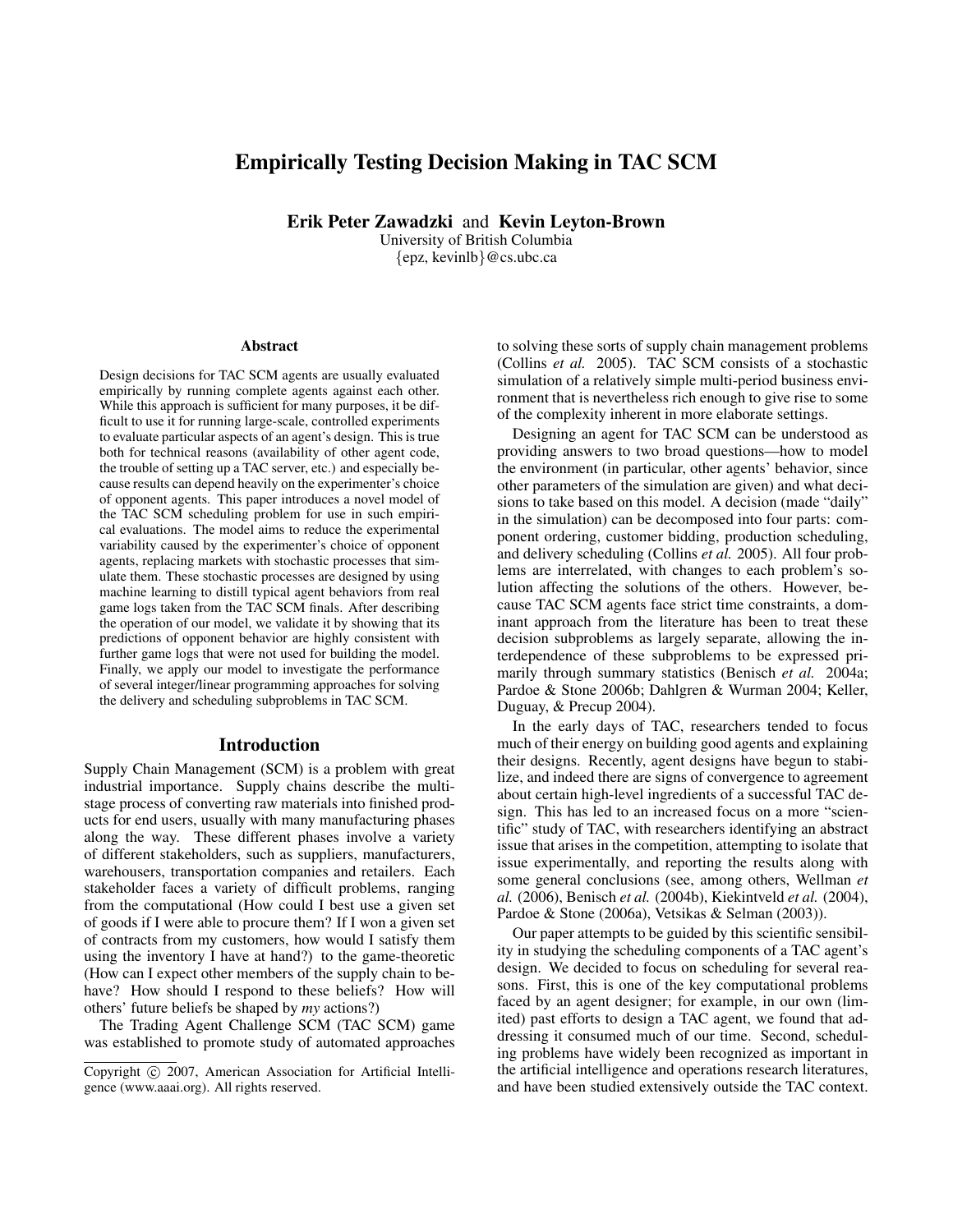Finally, while it is possible to identify a small set of "stateof-the-art" approaches for solving the problem, we are not aware of any work that compares these approaches directly in the context of the TAC SCM problem. Indeed, it is easy to see why such work has not been done: this would involve a great deal of implementation effort, and in the end its conclusions would depend on other elements of the agent design and on parts of the environment (e.g., the designs of the other competing agents) that had not varied.

We have attempted to get around these problems by designing a reusable test suite that can be used to empirically test scheduling approaches for TAC SCM. In what follows, we describe our modeling choices, validate our model using data from the logs of actual TAC SCM competitions, and then apply the model to gather some preliminary results comparing several approaches based on linear programming and stochastic programming.

### Model

Evaluations of candidate solutions to the problems posed by TAC SCM have usually consisted of implementing a particular agent design. The resulting agents are then pitted against a variety of other agents to assess the suitability of the implemented design (Pardoe & Stone 2006b; Benisch *et al.* 2006b; Dahlgren & Wurman 2004; Keller, Duguay, & Precup 2004). While this approach is useful for drawing conclusions about complete agents, it is difficult to use it to draw more general results about particular approaches to the decision subproblems outside of the particular agent context that it was tested in, due to the complicated multi-agent nature of the competition.

One way to reduce the variability caused by multi-agent interactions in the customer and component markets is to simulate the majority of the TAC SCM server, but to replace any agent interaction with a stochastic process learned from log data. In TAC SCM, all the agents communicate back and forth with the two markets, as shown in Figure 1. The actions of an agent, such as bidding on a customer RFQ, will impact the other agents. In our model, drawn in Figure 2, the markets are replaced with processes that are independent of agent actions. Since the processes are not effected by the agents, there is no way for one agent's actions to impact any other agent, and so given these processes a single agent may be separated and studied in isolation.

This model attempts to retain "typical" market characteristics without the need to run a large set of individual agents. This retains some of the uncertainty of the complex multiagent system, but makes the response of the decision module easier to experiment with and reduces variance. This can be especially useful if we want to study particular situations that infrequently occur, such as the impact of component scarcity on manufacturing scheduling.

TAC SCM is uncharacteristic of practical supply chain scenarios in that all agents abruptly begin at the same moment without any inventory, and similarly because that inventory abruptly loses all value at a commonly-known time. These two discontinuities have a significant impact on agent strategies and payoffs, and have been extensively studied, e.g., (Pardoe & Stone 2004; 2006b; Ketter *et al.* 2004;

Benisch *et al.* 2004a; Eriksson, Finne, & Janson 2006). In our work, however, we are interested in modeling and studying a system's steady-state behavior. When using game logs, we therefore study only data from days 40–200, an interval that we observed to exhibit a qualitatively steady meanwinning price.

## **Motivation**



Figure 1: TAC SCM



Figure 2: Proposed Model

Our model, summarized by the pseudo-code in Figure 3, generates RFQs in exactly the same way as the TAC SCM server, using the same distributions for determining due dates, late penalties, quantities, and reserve prices. It also mimics the server in considering delivery instructions: when the agent instructs that a particular customer order should be delivered, the model checks to make sure that delivering it is feasible with respect to the goods' shopkeeping unit (SKU) inventories, then evaluates the profits that the agent receives, appropriately subtracting late penalties. Orders that exceed the maximum allowable number of late days are removed from the list of outstanding orders, and the appropriate defaulting fee is removed from the agent's balance.

There is another area of multi-agent interaction that still needs to be modeled—the component market. This paper focuses on the customer market, which is described in the next section. Afterward, we also give a simple component market model. A more sophisticated approach would probably do better here; we intend to elaborate our model in this direction in future work.

#### Modeling Bidding

As identified above, one of the areas of multi-agent interactions that we will try to replace with a stochastic model is the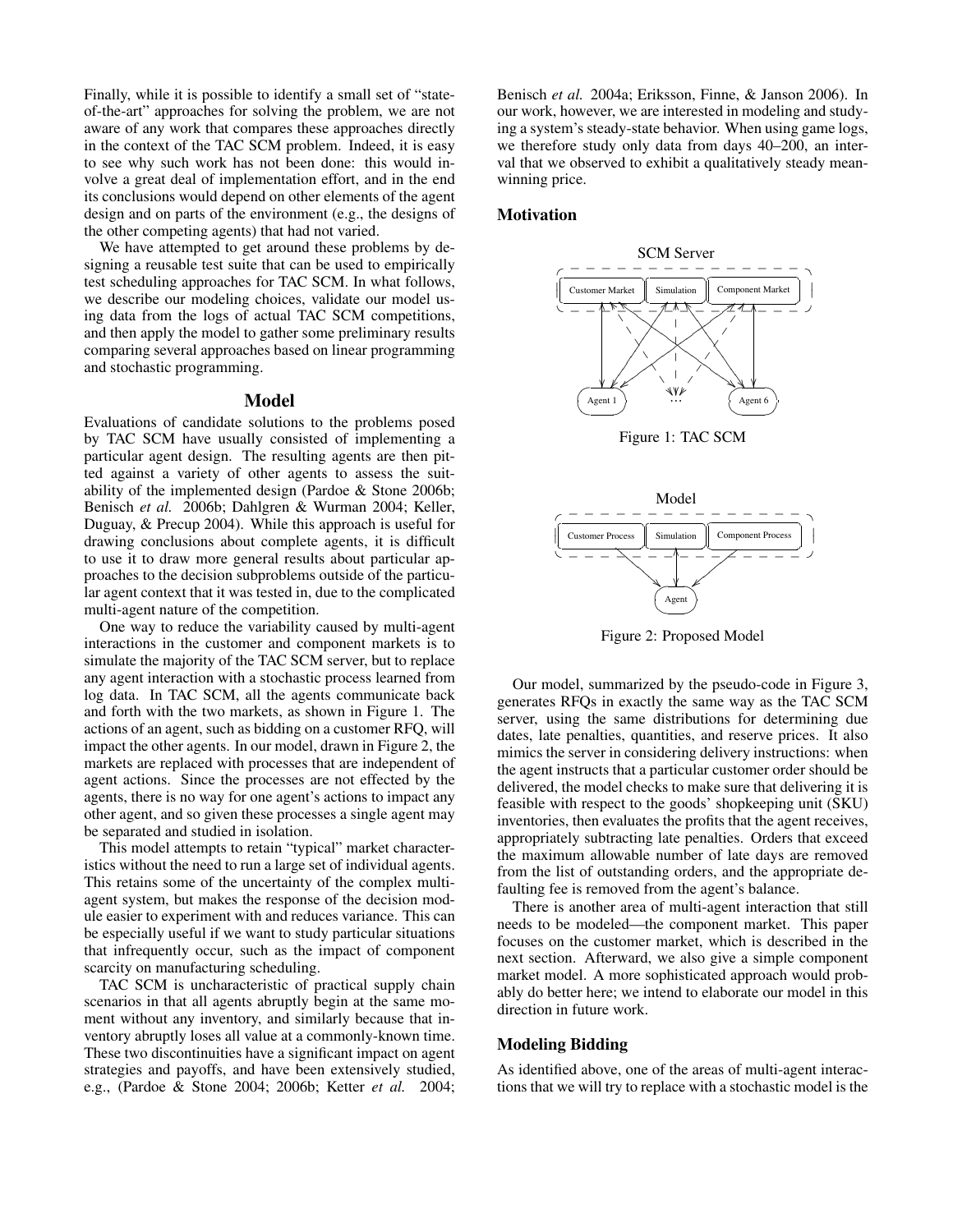Initialize the PC inventory,  $skulnv = \{0, ..., 0\}$ Initialize the component inventory,  $compInv = \{0, ...0\}$ Initialize  $balance = 0$ **FOR** t **UNTIL** T Get new set of customer RFQs  $Rfg$ Deliver any ordered component ready on day  $t-1$ , determined with the component ordering model Give agent Rfq, Order, SkuInv, CompInv Ask agent for deliveries Del

Ask agent for manufacturing decisions Man

Ask agent for component orders  $CompOrd$ 

```
Ask agent for RFQ bids bid
```
**FOREACH**  $d \in Del$ 

Initialize  $order = \emptyset$ 

**IF** d is feasible Deliver d Subtract goods from  $skuInv$ Add profit to balance

**END IF**

## **END FOR**

**FOREACH**  $m \in Man$ **IF** m is feasible

Add goods to  $skuInv$ Subtract components from  $complnv$ 

# **END IF**

**END FOR FOREACH**  $b \in Bid$ 

```
Use a model of customer bidding to
determine winning probability
IF b is the winning bid for r
Order = Order \cup \{r\}
```
### **END IF**

**END FOR**

```
FOREACH o \in OrderIF o is canceled on day t
```
 $Order = Order \setminus \{o\}$ 

```
Subtract defaulting penalty from balance
```

```
END IF
```

```
END FOR
```

```
END FOR
```


customer market. Ultimately, we wish to construct a principled way of determining the probability that an agent will win with a given bid amount for a given RFQ. In this section we describe the method that we propose for modeling that probability.

This model is called a Customer Market Process (CMP). We define this as the process that controls the distribution of winning RFQs for a particular day, and we wish to find one that is consistent with log data. More formally, we are attempting to model  $p(B|\theta_t)$ , where B is a random variable that represents the price of a winning order and  $\theta_t$  is our distribution parameters for day  $t$ . A bid for an RFQ is more likely to win if more of the mass of the probability density function is at a higher price than the bid. (Remember, in an RFQ market, the lowest bid wins.) Let  $w$  be a binary variable such that  $w = 1$  iff the agent wins the RFQ. Then the chance of winning an RFQ with a bid of  $b$  per unit on day  $t$  is

$$
p(w|b, \theta_t) = \int_b^{\infty} p(x|\theta_t) dx.
$$
 (1)

This is the amount of probability mass higher than the placed bid. We will model this probability distribution as a linear dynamic system (LDS) and learn it from data using a Kalman filter.

Before explaining the details of our model, we remark that learning the CMP is similar to the problem of offer acceptance prediction (determining how likely it is for an bid to win an order) that all TAC SCM agents have to face with the additional demand of being a generative model. For instance, CMieux's price forecasting component fills this role (Benisch *et al.* 2006a). However this approach differs from ours in that it attempts to predict the future price of a product using a least-squares regression approach. This amounts to learning a distribution that has its mean at the predicted price and a constant variance, whereas we propose to learn a probability distribution in which both the mean and variance vary with time. TAC SCM 2006 winner TacTex-06's offer acceptance predictor is closer to our LDS model as it attempts to learn the function that maps the current bid to winning distribution using a particle filtering approach (Pardoe & Stone ). In this paper we use the simpler and computationally more efficient Kalman filtering approach; below, we show that it is sufficient to achieve excellent performance.

We now justify and describe our model of the customer bidding problem as an LDS, after which we will describe how these models can be learned. We begin from the assumption that winning bid amounts are normally distributed, which is justified by the log data being tightly clustered around a single mean. This means that Equation (1) involves the normal cumulative distribution function which is easy to approximate using Taylor expansions. Assuming that the distribution is normal also allows us to work with simple summary statistics for each day.

In order to simplify the problem we will make the following assumptions:

1.  $\theta_t$  is a linear function of  $\theta_{t-1}$  with additive, unbiased, normal noise;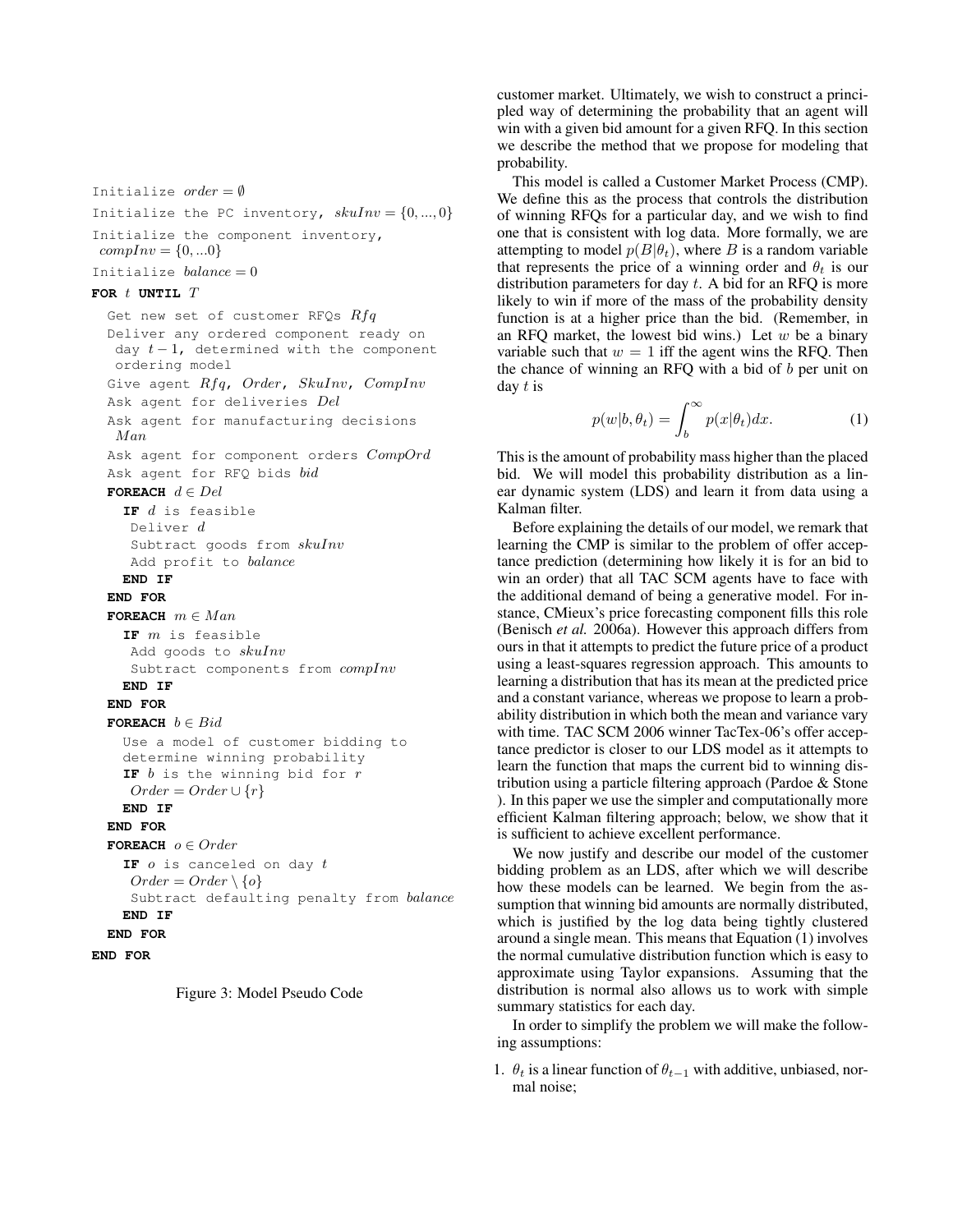2. the distribution of winning bids for a given day and SKU is normal.

These assumptions mean that the problem can now be modeled as an LDS. LDS models may be seen as an extension of Hidden Markov Models (HMMs) with continuous latent variables. In this case, the latent variables, also called hidden states, are the parameters  $\theta$ . Such models are widely used because their linearity and normality assumptions make it simple to perform parameter estimation, inference and prediction.

The process may be summarized in the following equations, following (Roweis & Ghahramani 1997), with notation defined below.

$$
\theta_{t+1} = A\theta_t + w_t \tag{2}
$$

$$
\mathbf{y}_t = C\theta_t + v_t \tag{3}
$$

$$
w_t \sim \mathcal{N}(0, Q) \tag{4}
$$

$$
v_t \sim \mathcal{N}(0, R) \tag{5}
$$

Let  $y_t$  be a vector of observations, in our case the sample means and sample standard deviations from TAC SCM logs. Let  $\langle A, C, Q, R, \theta_0, V_0 \rangle$  be the parameters of the LDS. A is the state transition matrix, summarizing how the mean of the winning bid distribution changes between time steps. The matrix  $C$  is the observation matrix, or emission matrix, and governs how the latent variable affects our observations. The Q and R matrices govern how noisy state transitions and observations are respectively.

For a given LDS, we can perform inference (also known as filtering) on  $\theta_t$  with a Kalman filter (Kalman 1960). For a given set of observations and known system dynamics (including the prior latent variable and covariance  $\theta_0$  and  $V_0$ ), we can estimate the hidden state by the following set of equations.

$$
\hat{\theta}_t = A\theta_{t-1} \tag{6}
$$

$$
\hat{V}_t = A V_t A^* + Q \tag{7}
$$

$$
K_t = \hat{V}_t C^* (C \hat{V}_t C^* + R)^{-1}
$$
 (8)

$$
\theta_t = \hat{x}_t + K_t (y_t - C\hat{\theta}_t) \tag{9}
$$

$$
V_t = \hat{V}_t - K_t C \hat{V}_t \tag{10}
$$

 $V_t$  represents the covariance of the state,  $\hat{\theta}_t$  refers to the estimation of latent variables at time  $t$  given observations  $y_{1:t-1}$ , and  $*$  is transposition (used instead of  $\cdot^T$  to avoid notational confusion). Essentially, lines 6 and 7 represent prediction of the new state based on the old state and the dynamics, and lines 8, 9, and 10 represent the correction based on the actual observations proportional to the prediction error,  $(y_t - C\hat{\theta}_t)$ . With the ability to infer the hidden state variables, we can calculate the likelihood of a particular model

$$
p(\theta_0) \prod_{t=1}^T p(\theta_t | \theta_{t-1}) \prod_{t=1}^T p(y_t | \theta_t).
$$
 (11)

Because the likelihood for a long time series is usually small, we use the log likelihood as a measure of model 'goodness'.

The estimation of the system dynamics was performed using an EM algorithm (as was done, for example, by Ghahramani & Hinton (1996); EM is due to Dempster, Laird, &

|    | Independent | Full      |
|----|-------------|-----------|
| 16 | $-35000$    | $-50000$  |
| 32 | $-34000$    | $-94000$  |
| 48 | -34000      | $-144000$ |

Table 1: Test Set Log Likelihoods

Rubin (1977)). The EM algorithm needs to be given an initial model, and this is one of the ways that we can make design choices about how we construct the initial model.

### Model Validation

Once we have learned a model using EM, we need to validate it against game logs in order to be confident that we are accurately modeling the interactions that we seek to replace. The LDS models are validated by comparing both training and test set<sup>1</sup> log-likelihoods. Kalman filters are used to calculate the log likelihoods of several different LDS models. The first set of LDS models that assume that the processes for different SKUs are independent, with one, two or three hidden state variables per SKU. The resulting blockdiagonal matrices, with slight perturbations, are used as initial points for a second learning phase that relaxes the independence assumption, leading to the models that this paper will refer to as 'full'. In the latter case the hidden state for the processes are 16, 32, and 48 dimensional, respectively.

We observed experimentally that dropping the SKU independence assumption leads to over-fitting, and using a hidden state with dimensionality higher than two does not increase test set likelihood (Table 1). Figure 4 shows the performance of a Kalman filter predicting the next day's winning price for a single the independent SKU model on a single game, and Figure 6 shows the same using the full SKU model. We see that the independent model leads to much more accurate predictions, where as the full model leads to predictions that are less responsive to local trends. When we zoom in on days 100 to 140 in Figure 5 and Figure 7, we can see that the winning price predictions for the full model has a much larger error than the independent model.

Therefore, for the remainder of this work, we use 16 independent LDSs with two-dimensional hidden states to generate the distribution of winning bids. Observe that this model assumes (contrary to intuition) that there is not a link between bidding behavior across different SKUs. The fact that this is our best model is probably due to the relatively small amount of training data that we used. We expect that if we had trained on a larger dataset, the full model would have outperformed the independent model.

The independent model has a mean winning price prediction error (the mean difference between the predicted mean

<sup>&</sup>lt;sup>1</sup>The training set was drawn from the  $2006$  finals and semifinals: games 5605, 6167, 5561, 8589, 5123, 6168, 5606, 8590, 5124, 5562, 5079, 6169, 8591, 5563, 5607, 6170, 5125, 5080, 6171, 8592, 5564, 5608, 5126, 6172, 8593, 5609 and 6173. The test set was also drawn from the 2006 finals: games 8594, 6174, 5610, 6175, 5611 and 5612. Learning a model from this training set took roughly 5 hours on a 100 CPU cluster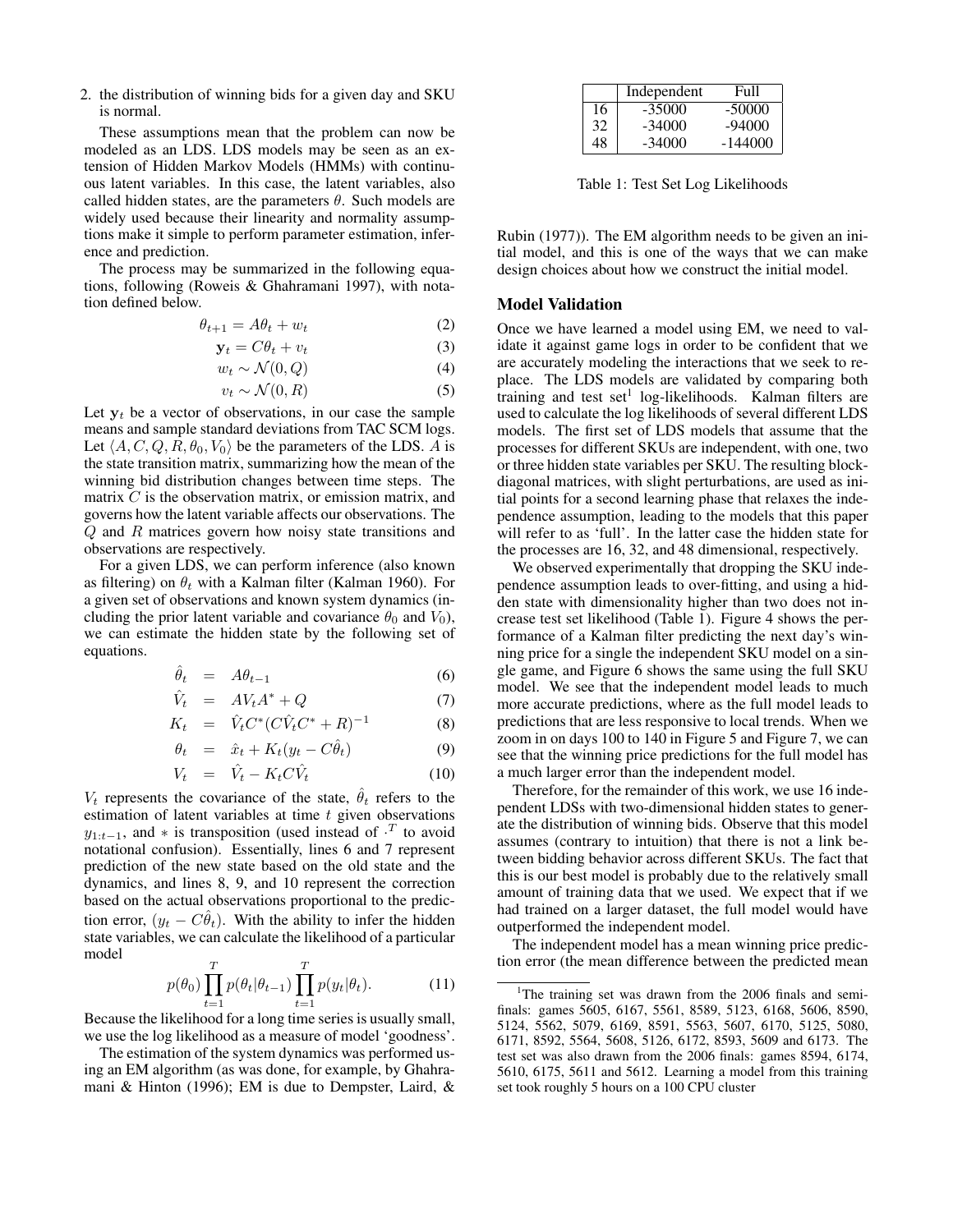

Figure 4: Independent SKU Mean Prediction



Figure 6: Mean Prediction



Figure 5: Zoom on Independent Mean Prediction from Figure 4



Figure 7: Zoom on Mean Prediction from Figure 6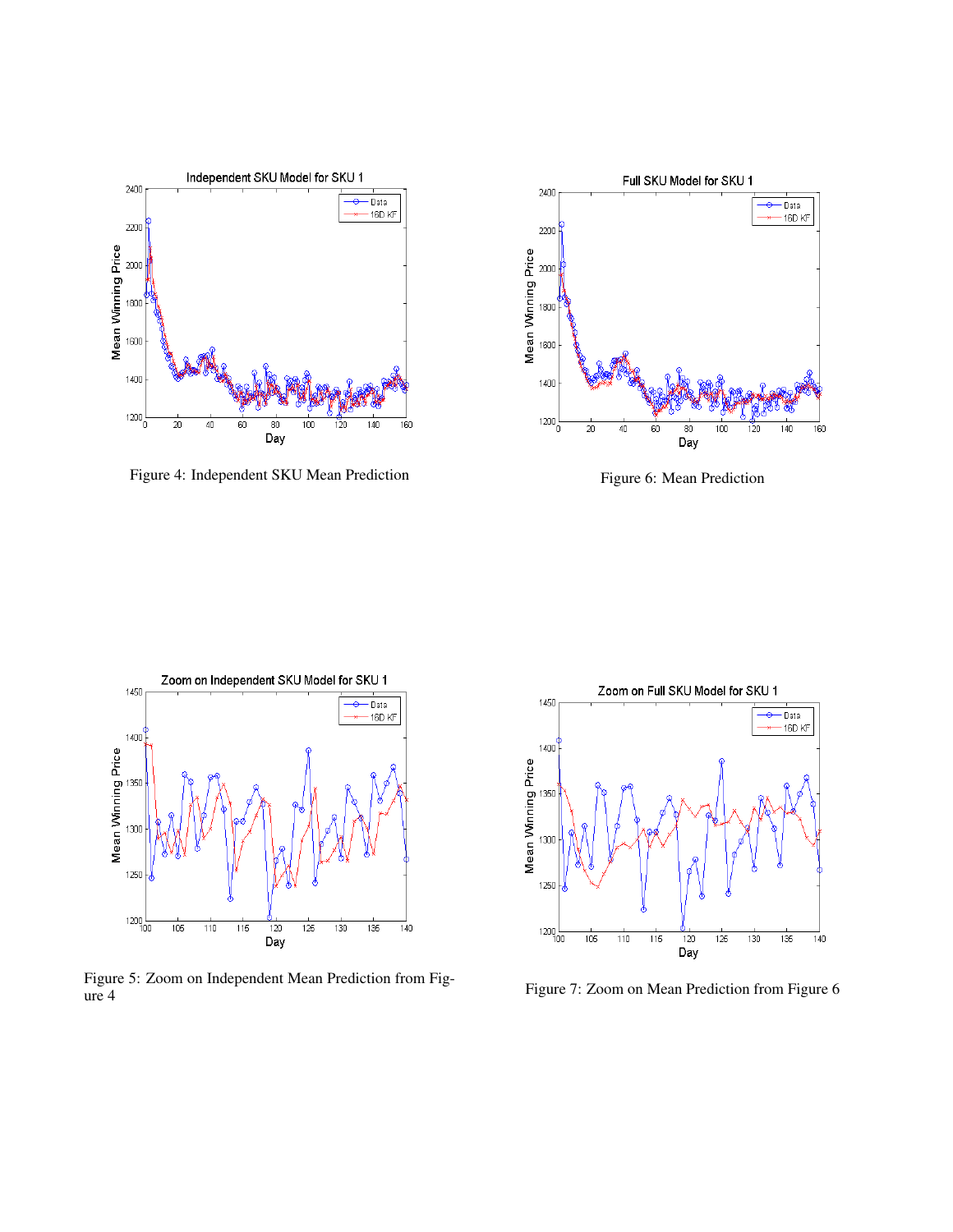winning price and the actual mean winning price) of 57.0 on the test set, and this is a error low enough that the model seems to be faithful to the underlying market data.

## Component procurement

As described above, modeling the component market was not a focus of our work; nevertheless, we have included a simple model here. This model was motivated by structural similarity to TAC SCM (rather than functional similarity as determined by validating against log data). A future direction we intend to pursue is designing a time-series model for component requests that is representative of data drawn from TAC SCM game logs.

The available component capacity is simulated by a random walk similar to the one governing daily capacity in TAC SCM. To account for the effects of other agents, the nominal capacity is one sixth of the size of the nominal capacity in TAC (92 components per day as opposed to 550 components), and the size of the random steps in the random walk has been increased.

The supplier modules receive a set of component requests from the customer. Each day, a supplier module faces a 1-0 knapsack problem to determine which orders it should deliver, where it is trying to maximize the number of components delivered subject to component inventory constraints. If there is daily unused manufacturing capacity, then components will be manufactured and added to the inventory if there are current outstanding component orders, and insufficient inventory to satisfy them. This model does not favor late orders, and so large numbers of small orders will cause large orders to starve.

As our model is designed to investigate scheduling questions, it is unnecessary to model component prices; therefore, we have not done so.

# Application: Comparing Scheduling **Techniques**

Of course, a model is only useful if it can be used to answer interesting experimental questions. Our main interest in building this model was to use it ourselves in future work, to investigate different existing optimization techniques for solving TAC's scheduling problems, and ultimately to build novel optimization algorithms tailored to TAC. We imagine that our model will also be useful to other researchers in the field for various other purposes. So far, we have only performed some initial experiments, and so we do not wish to make conclusive claims about the merits of different optimization approaches. Even so, we find the results that follow suggestive and thought-provoking; they certainly indicate the sorts of uses to which our model may be put.

In this section we will describe experiments that compared the following three algorithms, based on integer linear programming (ILP) and stochastic integer linear programming (SILP).

Myopic is an ILP, summarized in Figure 8, that maximizes the revenue that it can immediately obtain by deliveries for the current day. The myopic program solves sixteen 1-0 knapsack problems, one for each of the SKUs, where the **MAXIMIZE** delivery profit **SUBJECT TO**

Deliveries must all have sufficient inventory to satisfy them

### Figure 8: Myopic pseudocode

**MAXIMIZE**  $\sum^{Horizon}$  delivery profit + expected RFQ profit - storage costs

#### **SUBJECT TO**

Each day, deliveries must all have sufficient inventory to satisfy them

Each day, manufacturing must require fewer cycles than the cycle cap

Each day, manufacturing must require fewer components than inventory

Each order and RFQ must be delivered once in the horizon, or defaulted on

#### Figure 9: SILP pseudocode

knapsack capacities are the SKU inventories and the items are orders. Because the optimization problem only considers deliveries that are possible on the current day, manufacturing decisions have no impact on the optimization. This means that the delivery problem for each of the 16 SKUs become independent. Production scheduling is decided greedily in a second phase by determining how many of each SKU will need to be manufactured to satisfy the current outstanding orders, and then trying to build as many of each as possible, subject to component and cycle constraints.

**SILP** optimizes profit for an  $n$ -day rolling horizon expected-profit problem, sketched in Figure 9, for delivery and production scheduling (Benisch *et al.* 2004b). SILPs are a well known approach to optimization when some of the parameters of the problem are random according to some known distribution. In our particular formulation the coefficients for any terms in the objective function involving uncertain quantities, namely RFQs, are replaced with their expectations. The constraints are written by assuming that any uncertain quantities are in fact certain.

SAA is a sample average approximation (SAA) SILP, summarized in Figure 10, that has  $k$  samples and an  $n$ -day horizon. Rather than taking expectations in the objective function or the constraints, a set of samples are taken from the probability distribution, and each has an associated set of decision variables to optimize over. In order to have a coherent plan for the current day, they all have the same set of decision variables for the first day. This approach has been well studied in operations research (see Shapiro (2001) for examples), and has also been implemented in the TAC SCM context (Benisch *et al.* 2004b).

Time limitations are an important practical constraint in many real problems, particularly those that involve trading in markets. (TAC SCM has a 15 second limit per day on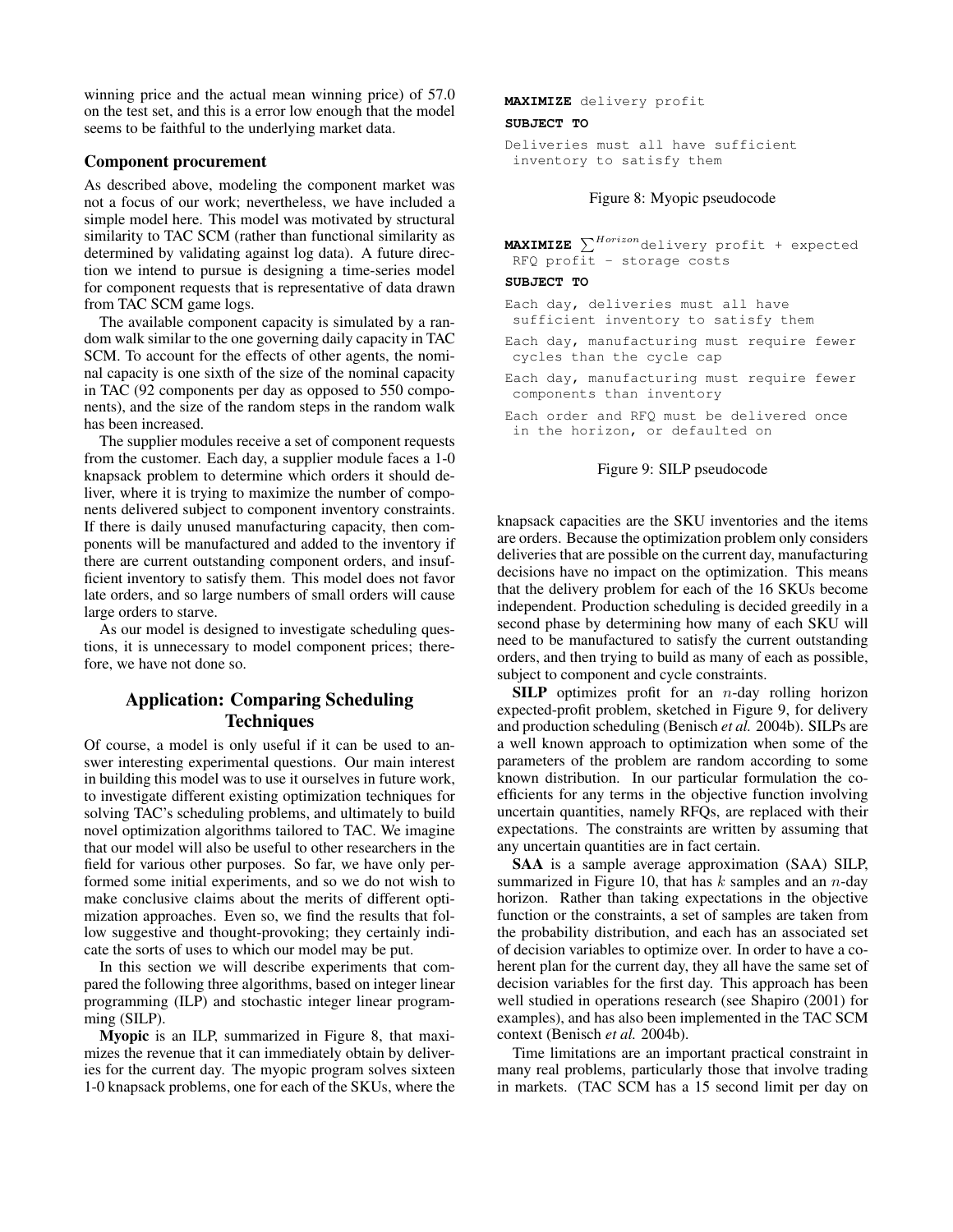```
MAXIMIZE delivery profit for first
 day - storage costs for first day +
 \sum_{i=1}^{Samples} \sum_{i=1}^{Ho\tilde{r}izon}delivery profit + expected
 RFQ profit - storage costs
SUBJECT TO
Each day and sample, deliveries must all
```

```
have sufficient inventory to satisfy them
Each day and sample, manufacturing must
require fewer cycles than the cycle cap
Each day and sample, manufacturing must
require fewer components than inventory
```
Each order and RFQ must be delivered once in the horizon, or defaulted on, in every sample

#### Figure 10: SAA pseudocode

calculations.) Thus, an important element of an algorithm's empirical performance is the quality of solutions it is able to find within a limited amount of time. We therefore studied this property of the three algorithms' anytime behavior, though we varied the time limit in some experiments below. All three algorithms were implemented in Java with CPLEX 10.1. CPLEX was told to emphasize feasibility over optimality, and used time as a termination condition (rather than relative or absolute optimality gap). Upon termination, the best feasible solution found during the ILP search was returned and used as a decision.

None of these algorithms deal with customer bidding or with component ordering. In order to be able to compare the three scheduling approaches in a more controlled manner, we used the same simple heuristic algorithms for bidding and ordering for each approach.

First we describe the heuristic algorithm used for customer bidding. We used 16 independent Kalman filters to track the SKU LDSs from the model. These filters were allowed to fully observe the sample mean and standard deviation of the winning bids from the previous day, and predict the bid for each SKU that achieves a winning probability of 0.90 (which might not be possible due to RFQ reserve prices). This policy was set to bid aggressively for RFQs determined to be valuable. The set of RFQs was sorted in ascending order according to late penalty, and then bids were greedily placed, for the previously determined amount, on each RFQ subject to a capacity constraint based on the daily manufacturing cycle capacity. Specifically, the bidder bids until the total aggregate quantity offered exceeds 250 PCs. This capacity constraint was established to avoid overcommitting to orders, and the particular threshold was determined by comparing the number of orders that the myopic algorithm defaulted on during a small set of tests.

For the component ordering algorithm we used a simple heuristic that orders a constant number of components each day. This amount is 75 for each CPU and 150 for the other parts. This orders components uniformly for each PC SKU, and is designed provide parts for 300 PCs, which is smaller than the RFQ bidding limit. In order to prevent inventories

from bloating a maximum inventory size of 3000, or roughly ten days of production, is maintained.

The delivery schedule optimization for myopic only considers deliveries possible on the current day. The decision for customer bidding, therefore, has no effect on the current day's delivery scheduling decision. However, production scheduling is effected by the delivery schedule, as the number of order outstanding is dependent on which orders were already scheduled to be delivered. Figure 11 summarizes the precedence order, showing that the delivery schedule must be solidified before deciding on the production schedule, and that customer bidding and component ordering have no precedence restrictions.



Figure 11: Subproblem Precedence Order for Myopic

In both SILP and SAA, production scheduling and delivery scheduling are decided upon in a unified optimization program, and so are solved simultaneously. However, because delivery and production schedules extend into the future, the customer bidding does impact production and delivery planning, and so customer bidding must precede the schedule optimization. The precedence ordering is summarized in Figure 12, and we can see that component ordering has no precedence restrictions.



Figure 12: Subproblem Precedence Order for SAA and SILP

### Results

The first set of experiments investigate the relationship between time and number of samples in three-day-horizon SAA and the quality of the plan returned. Experiments were run for each combination of using 2, 4, 6, and 8 samples, and given 10, 14, and 18 seconds for each sample. 100 simulation runs of 30 days were performed for each. In each case we used the same 100 scenarios; this blocked experiment design reduces variance. In all experiments, we measured the quality of a plan as the amount of profit that it made. Profit is defined as total revenue achieved minus late penalties, default penalties, and storage costs.

The results shown in Figure 13 and Table 2 indicate that solution quality, given a sample number, remained constant. This, along with the standard deviation data found in Table 3, suggests that time-truncated approximations are quite sensible, and that small increases of the time limit do not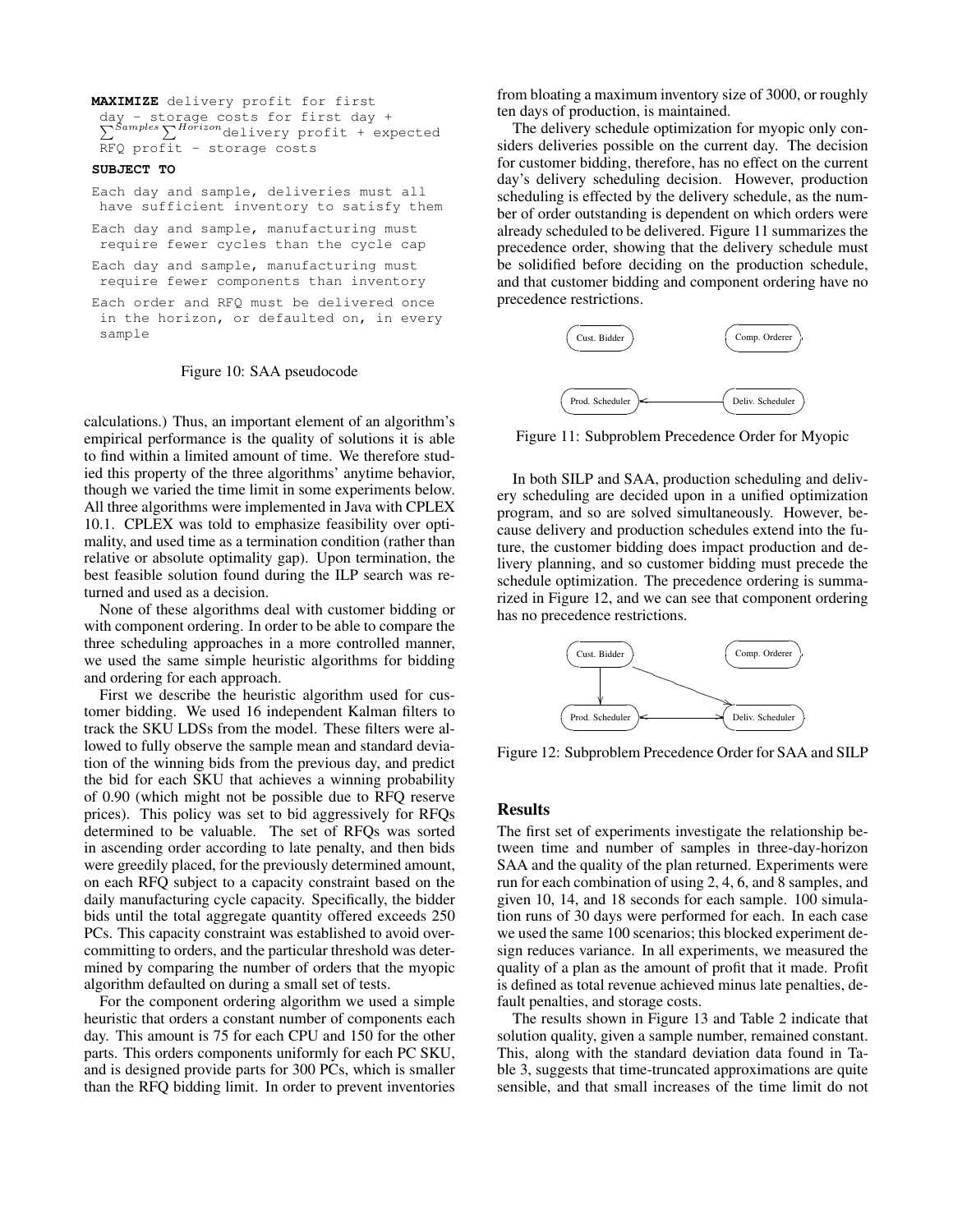| Samples                     | 10s   | 14s   | 18s   |
|-----------------------------|-------|-------|-------|
| $\mathcal{D}_{\mathcal{L}}$ | 23.04 | 23.04 | 23.04 |
|                             | 23.04 | 23.04 | 23.05 |
| 6                           | 23.04 | 23.05 | 23.04 |
| 8                           | 23.03 | 23.03 | 23.03 |

Table 2: Mean Profit, Number of Samples used by SAA vs. Time (Millions of Currency Units)

| Samples       | 10s  | 14s  | 18s  |
|---------------|------|------|------|
| $\mathcal{L}$ | 1.76 | 1.76 | 1.76 |
|               | 1.75 | 1.75 | 1.75 |
| 6             | 1.74 | 1.75 | 1.75 |
| 8             | 1.74 | 1.74 | 1.74 |

Table 3: Standard Deviation, Number of Samples used by SAA vs. Time (Millions of Currency Units)



Figure 13: Bottom surface: Mean Profit Top surface: Mean Profits plus one Standard Deviation

| Algorithm        | $\mu$ |                   |
|------------------|-------|-------------------|
| Myopic           | 1.5E7 | 2.2E6             |
| <b>SILP, 10s</b> | 2.3E7 | 1.8E7             |
| <b>SILP, 50s</b> | 2.3E7 | 1.8E7             |
| SAA, 1 samples   | 2.3E7 | 1.8E6             |
| SAA, 5 samples   | 2.3E7 | 1.7E <sub>6</sub> |

Table 4: Profit for 3 day horizon planning

significantly impact solution quality. Table 2 also shows that the number of samples considered had no significant impact on solution quality. We feel confident in asserting that for the number of samples that can be reasonably solved in TAC SCM, the number of samples seems not to be a major factor impacting the solution quality for SAA.



Figure 14: Algorithm Quality Comparison

Figure 14 shows the total profit achieved by our three different algorithms, including various time/sample limits for SILP and SAA (SAA was given 10 seconds per sample). While both the SAA and SILP approaches perform better than myopic, we see that there is no significant advantage to giving the SILP algorithm more time, or picking SAA or SILP over the other.

A more detailed breakdown of where each algorithm incurs loss, found in Table 5, shows that the myopic algorithm is completely unaffected by additional time, and this is because the myopic optimization is simple enough to be solved in under 10 seconds. The SILP displays minor fluctuations in mean late penalties, defaulting penalties, and storage costs, when more time is given but these are not significant. CPLEX logs indicate that good integer solutions (close to the objective value achieved in the linear program formed by relaxing integer constraints) are usually found before 10 seconds, and the remainder of the time is spend on relatively minor objective improvements. This accounts for why truncating the optimization process early yields a good approximation. SAA exhibits a more pronounced improvement when given more time. Table 5 also shows an increase in the mean late penalty and a decrease in both the storage costs and defaulting penalty. This suggests that, given more samples, orders that were previously decided to be undeliv-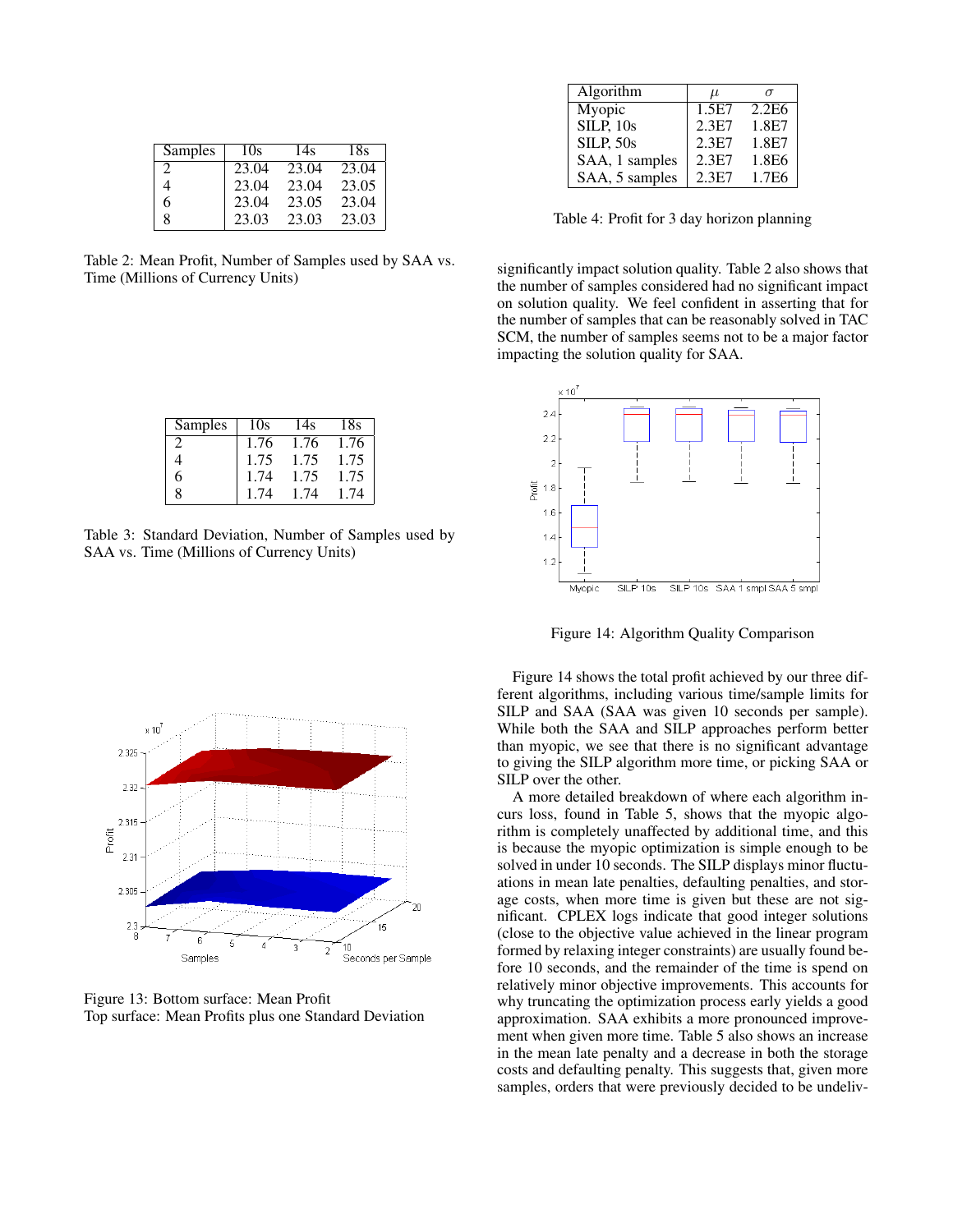| Algorithm        | Late Pen. | Default Pen. | Storage |
|------------------|-----------|--------------|---------|
| Myopic           | 36000     | 948000       | 52000   |
| <b>SILP, 10s</b> | 3300      | 495000       | 24000   |
| <b>SILP, 50s</b> | 3300      | 495000       | 24000   |
| SAA, 1 samples   | 2400      | 489000       | 24000   |
| SAA, 5 samples   | 2800      | 486000       | 25000   |

Table 5: Mean Loss for 3 day horizon planning

erable in the one sample SAA program were instead delivered late in the 5 sample SAA program.

In the version of this work that was originally submitted for review, we used a different component ordering strategy that maintained a minimum inventory level, as opposed to the constant ordering policy used in this paper. This approach produced a counterintuitive result in which the myopic algorithm significantly outperformed both the SAA and SILP approaches. This demonstrates the importance of reasonable choices for the customer bidding and component ordering components. As mentioned above, in future work we intend to learn a component procurement model from data.

### **Conclusion**

This paper introduced a novel model of the TAC SCM scheduling problem for use in empirical evaluations. This was done by replacing areas of multi-agent interaction with stochastic processes in order to give more control to the experimenter. The stochastic processes were learned from, and validated against, game logs taken from the 2006 TAC SCM finals using time-series machine learning techniques. This model was used to investigate ILP and SILP approaches in a time-constrained setting, investigating the trade off between optimization complexity and approximation quality. Some preliminary experimental results collected using our scheduling model showed that very early truncation of the optimization process usually resulted in good quality solutions. These results also indicated that considering many samples in an SAA approach in a time-limited setting had no effect on solution quality.

Future directions of work include designing and implementing an improved optimization algorithm for scheduling in TAC SCM. This will include testing alternate formulations of the objective function and constraints, and performing more detailed investigations into approximation quality in a time-constrained setting. In addition, we plan to incorporate component ordering and customer bidding into the optimization framework, and develop a more sophisticated and integrated approach. Another area of work is implementing a model for component procurement that can be validated by comparing its results to those found in game logs. Furthermore, we intend to do more work on the bidding model, investigating the idea that using priors on parameters during estimation for the LDSs could lead to more accurate models with higher likelihoods.

## **References**

Benisch, M.; Greenwald, A.; Grypari, I.; Lederman, R.; Naroditskiy, V.; and Tschantz, M. 2004a. Botticelli: a supply chain management agent designed to optimize under uncertainty. *SIGecom Exch.* 4(3):29–37.

Benisch, M.; Greenwald, A.; Naroditskiy, V.; and Tschantz, M. C. 2004b. A stochastic programming approach to scheduling in TAC SCM. In *EC '04: Proceedings of the 5th ACM conference on Electronic commerce*, 152–159. New York, NY, USA: ACM Press.

Benisch, M.; Sardinha, A.; Andrews, J.; and Sadeh, N. 2006a. CMieux: adaptive strategies for competitive supply chain trading. *Proceedings of the 8th international conference on Electronic commerce: The new e-commerce: innovations for conquering current barriers, obstacles and limitations to conducting successful business on the internet* 47–58.

Benisch, M.; Sardinha, A.; Andrews, J.; and Sadeh, N. 2006b. CMieux: adaptive strategies for competitive supply chain trading. In *ICEC '06: Proceedings of the 8th international conference on Electronic commerce*, 47–58. New York, NY, USA: ACM Press.

Collins, J.; Arunachalam, R.; Sadeh, N.; Ericsson, J.; Finne, N.; and Janson, S. 2005. The supply chain management game for the 2006 trading agent competition. Technical Report CMU-ISRI-05-132, Carnegie Mellon University, Pittsburgh, PA 15213.

Dahlgren, E., and Wurman, P. R. 2004. PackaTAC: a conservative trading agent. *SIGecom Exch.* 4(3):38–45.

Dempster, A. P.; Laird, N. M.; and Rubin, D. B. 1977. Maximum likelihood from incomplete data via the EM algorithm. *Journal of the Royal Statistical Society. Series B (Methodological)* 39(1):1–38.

Eriksson, J.; Finne, N.; and Janson, S. 2006. Evolution of a supply chain management game for the trading agent competition. *AI Commun.* 19(1):1–12.

Ghahramani, Z., and Hinton, G. E. 1996. Parameter estimation for linear dynamical systems. Technical Report CRG-TR-96-2, University of Toronto.

Kalman, R. E. 1960. A new approach to linear filtering and prediction problems. *Transactions of the ASME–Journal of Basic Engineering* 82(Series D):35–45.

Keller, P. W.; Duguay, F.-O.; and Precup, D. 2004. RedAgent-2003: An autonomous market-based supplychain management agent. In *AAMAS '04: Proceedings of the Third International Joint Conference on Autonomous Agents and Multiagent Systems*, 1182–1189. Washington, DC, USA: IEEE Computer Society.

Ketter, W.; Kryzhnyaya, E.; Damer, S.; McMillen, C.; Agovic, A.; Collins, J.; and Gini, M. 2004. Analysis and design of supply-driven strategies in TAC-SCM. In *AA-MAS04TADA*, 44–51.

Kiekintveld, C.; Wellman, M.; Singh, S.; Estelle, J.; Vorobeychik, Y.; Soni, V.; and Rudary, M. 2004. Distributed feedback control for decision making on supply chains.